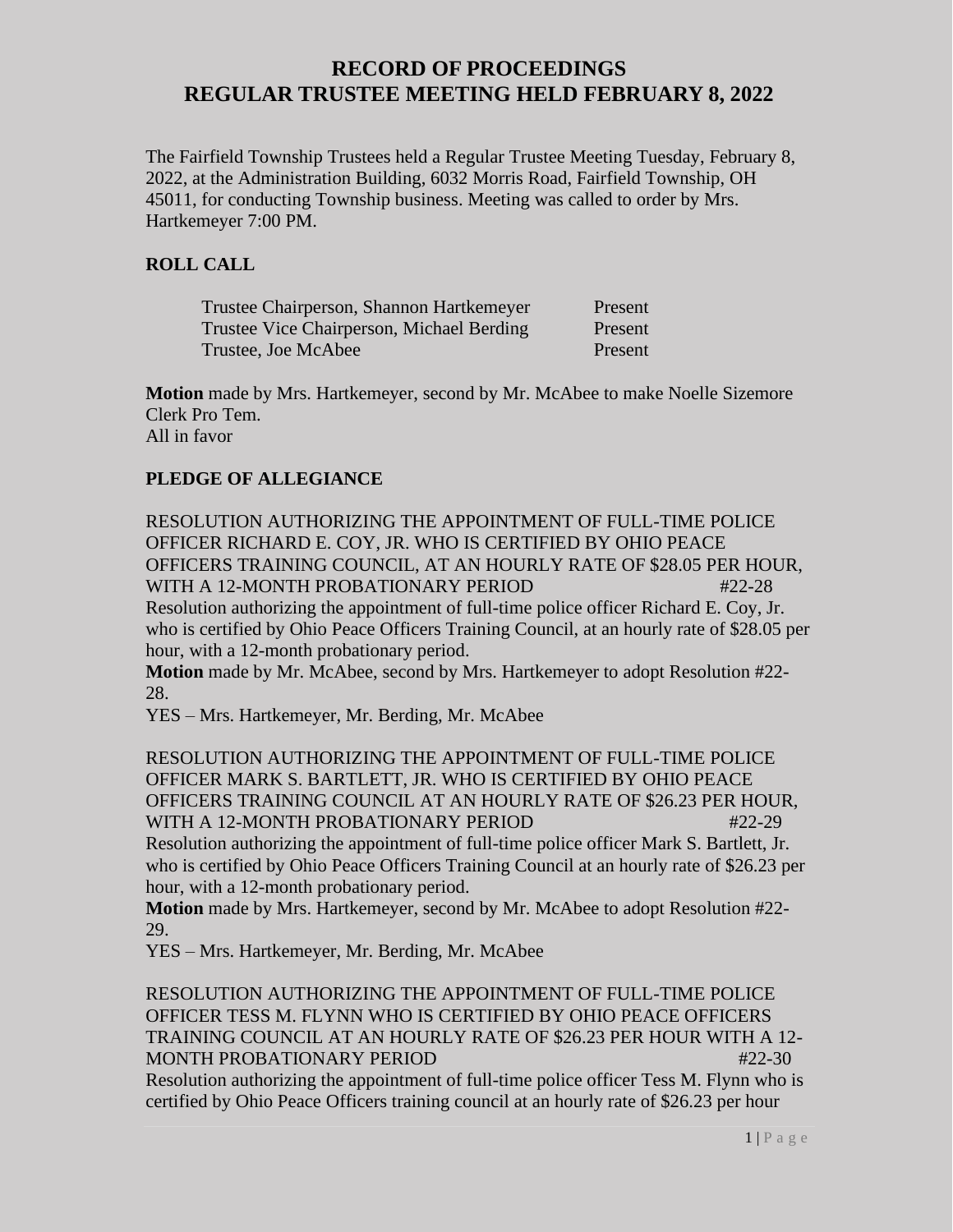with a 12-month probationary period

**Motion** made by Mr. Berding, second by Mr. McAbee to adopt Resolution #22-30. YES – Mrs. Hartkemeyer, Mr. Berding, Mr. McAbee

RESOLUTION AUTHORIZING THE APPOINTMENT OF FULL-TIME POLICE OFFICER AUSTIN L. REED WHO IS CERTIFIED BY OHIO PEACE OFFICERS TRAINING COUNCIL AT AN HOURLY RATE OF \$26.23 PER HOUR WITH A 12- MONTH PROBATIONARY PERIOD #22-31

Resolution authorizing the appointment of full-time police officer Austin L. Reed who is certified by Ohio Peace Officers Training Council at an hourly rate of \$26.23 per hour with a 12-month probationary period.

**Motion** made by Mr. McAbee, second by Mrs. Hartkemeyer to adopt Resolution #22- 31.

YES – Mrs. Hartkemeyer, Mr. Berding, Mr. McAbee

RESOLUTION AUTHORIZING THE APPOINTMENT OF FULL-TIME FIREFIGHTER/PARAMEDIC MATTHEW ESTRIDGE TO THE FAIRFIELD TOWNSHIP FIRE DEPARTMENT AT AN HOURLY RATE OF \$18.25 ON A 24/48 SHIFT WITH A 12-MONTH PROBATIONARY PERIOD  $#22-32$ Resolution authorizing the appointment of full-time Firefighter/Paramedic Matthew Estridge to the Fairfield Township Fire Department at an hourly rate of \$18.25 on a 24/48 shift with a 12-month probationary period.

**Motion** made by Mr. McAbee, second by Mr. Berding to adopt Resolution #22-32. YES – Mrs. Hartkemeyer, Mr. Berding, Mr. McAbee

RESOLUTION AUTHORIZING THE APPOINTMENT OF FULL-TIME FIREFIGHTER EMT NATHANIEL PIERANI TO THE FAIRFIELD TOWNSHIP FIRE DEPARTMENT AT AN HOURLY RATE OF \$17.25 ON A 24/48 SHIFT WITH A 12-MONTH PROBATIONARY PERIOD **#22-33** 

Resolution authorizing the appointment of full-time Firefighter EMT Nathaniel Pierani to the Fairfield Township Fire Department at an hourly rate of \$17.25 on a 24/48 shift with a 12-month probationary period.

**Motion** made by Mrs. Hartkemeyer, second by Mr. McAbee to adopt Resolution #22- 33.

YES – Mrs. Hartkemeyer, Mr. Berding, Mr. McAbee

**Mrs. Hartkemeyer** – Swearing in ceremony.

**Chief Thomas** - Pinning ceremony.

**PRESENTATIONS - Chief Chabali –** Police Department Staffing/Needs

Based on the formula used in the February **2018** presentation to the Trustees to address the need for more call takers, the updated number is **35** officers.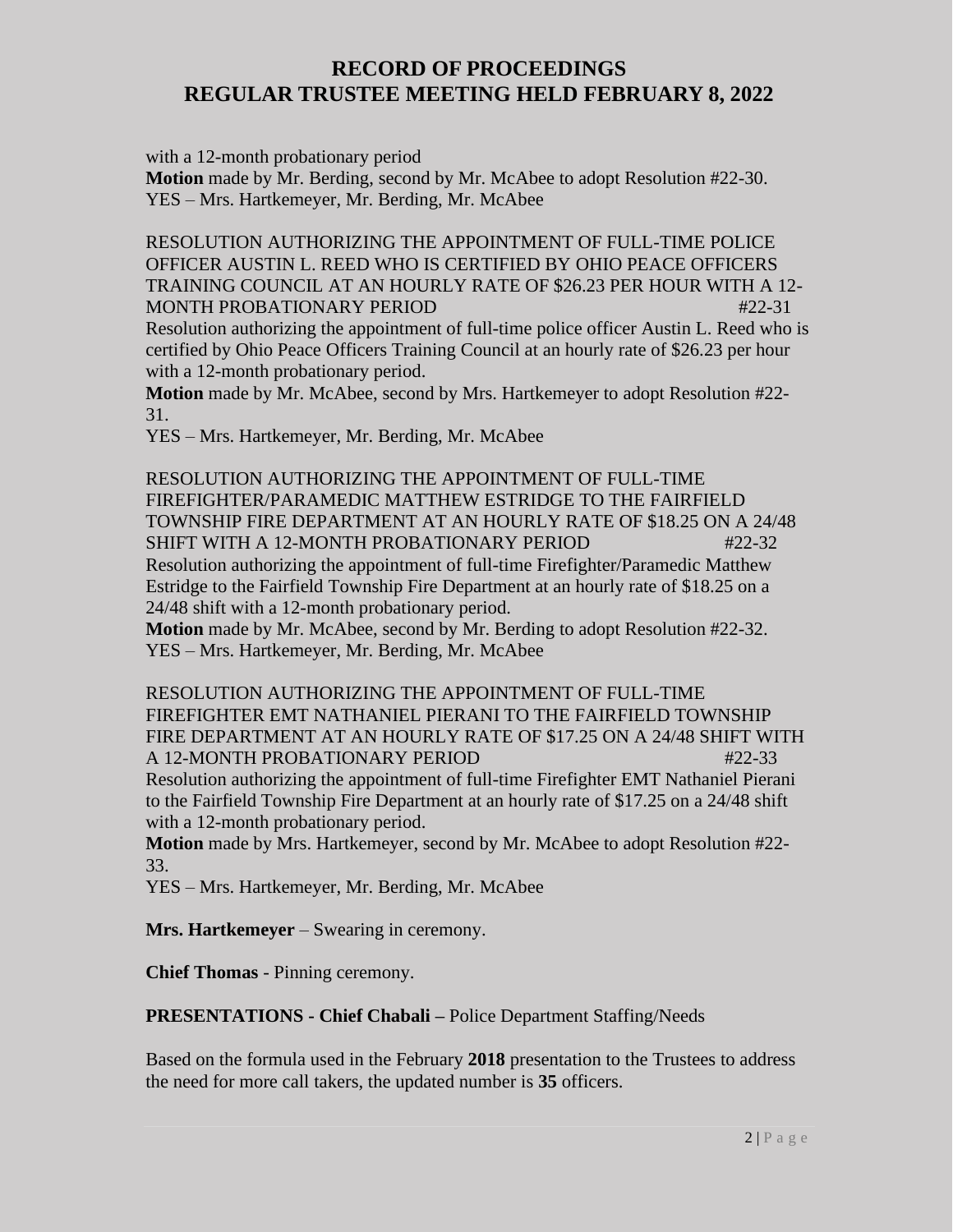The math in **2017** for 12 months of **10,785** calls for service revealed we needed a total of **29** officers to take calls. This does not include detectives or administrative/detective sergeant, the assistant chief and the chief. These numbers only include call takers (uniform officers taking calls). We currently have **2** assigned to Investigations. **2017 - 10,785** calls **– 29** officers (**371.89** calls per officer per month = **10,748**). **2021 - 13,247** calls **– 35.6** officers (**371.89** calls per officer per month = **13,239**). Our current staffing is as follows:

• • 23 fulltime sworn (Includes **1** Chief, **1** Assistant Chief, **1** 

Administrative/Investigations Sergeant, **2** Detectives, and **18** call takers)

- • 1 parttime sworn officer assigned to Butler Tech paid for by Butler Tech
- • 1 parttime civilian property room officer
- 1 parttime civilian community policing officer
- 2 civilian clerks
- $\cdot$  28 total

Major assignments we are challenged to do:

• • Burn Unit – officer is assigned fulltime to this unit causing that officer not to count as a call taker.

• DARE Officer – officer is assigned fulltime during the school year, minus 1-2 days/week; however, the officer must do classroom preparation and attend a certification course prior to being assigned as a DARE Officer.

• K9 – we do not have the ability to have a K9 officer due to the amount of training needed, the time away from our jurisdiction as the result of mutual a

Mr. McAbee - I'd like to know what the calls are for and the ages for the last 5 years. I'd like to know how this reflects to our Township. The challenge we are going to have is funding.

**Mrs. Hartkemeyer** - I have asked Mrs. Vonderhaar and Ms. Schultz to take a look at some financial projections for the future.

### **OLD BUSINESS**

**Mr. McAbee** - Where does lighting for the park stand? **Mr. Goins** – It's been installed.

### **COMMUNICATION**

**Michael Yater, Jr., 1116 Hayes Ave. -** Would like to have answers on the "open door policy". Everyone has refused to see me.

**Motion** made by Mrs. Hartkemeyer, second by Mr. Berding to suspend the reading of the minutes for the following meeting:

• Organizational Meeting, January 5, 2022 All in favor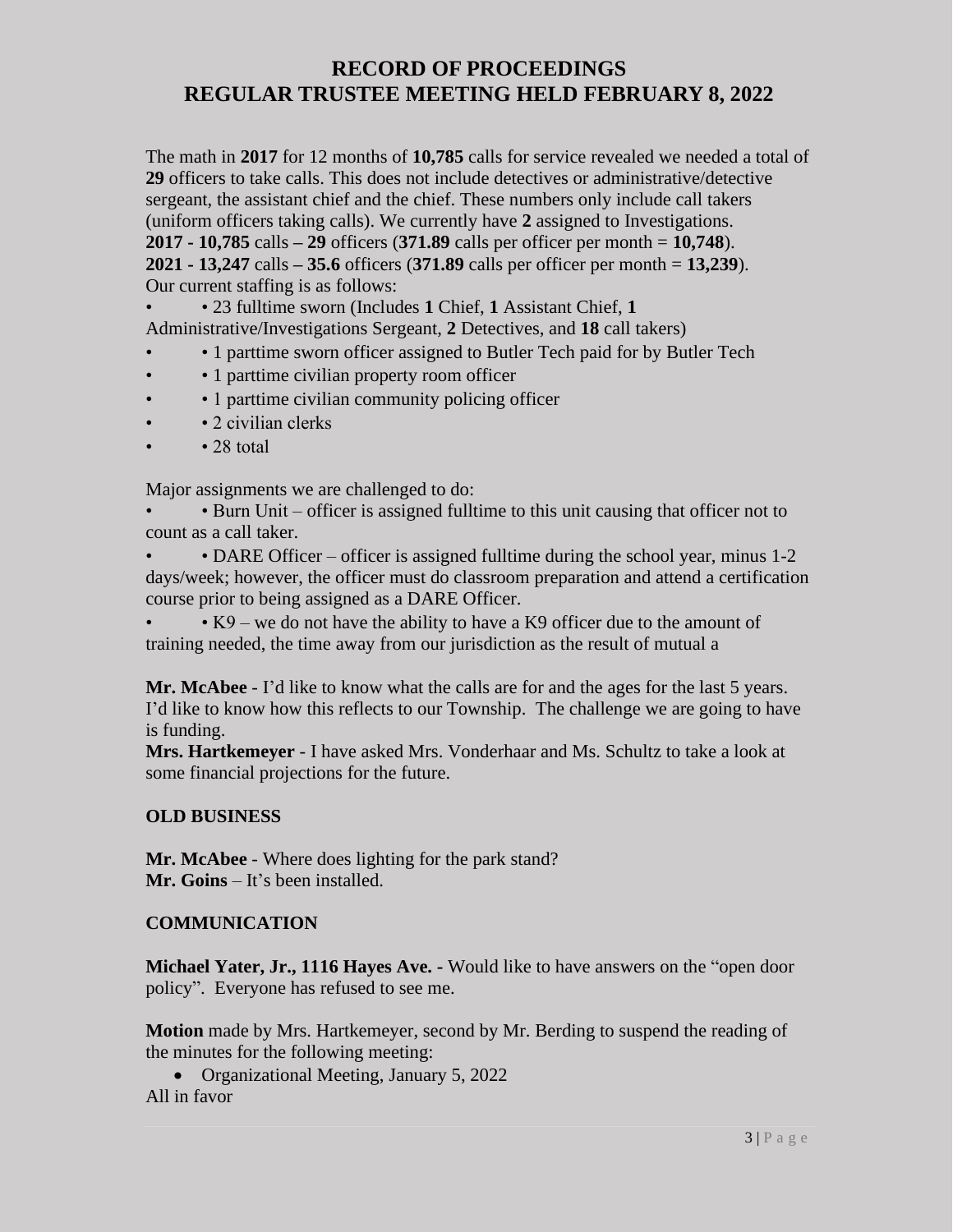**Motion** made by Mrs. Hartkemeyer, second by Mr. Berding to approve the following Minutes:

• Organizational Meeting, January 5, 2022 All in favor

**Motion** made by Mrs. Hartkemeyer, second by Mr. Berding to approve payment of the bills by the Fiscal Officer.

YES – Mrs. Hartkemeyer, Mr. Berding, Mr. McAbee

#### **ADMINISTRATOR'S REPORT – Julie Vonderhaar**

- Working on acquisitions on Greenlawn Road. This is an expense that the Township will incur.
- Met with Susan Ellerhorst, Community Development Administrator.
- CBBG \$160,000 CV Grant awarded to Belmont Park.
- 4 land bank properties submitted for us to acquire.
- Snow events & communications. This was a real challenge with ice and snow. The Public Works did an excellent job along with Chief Thomas, Chuck and Nick. I have written accommodations for Jeff Bennett and Chief Tim Thomas.
- ARPA funding \$23M through 2024.
- Veterans Memorial update We have submitted to the State for \$215,000.

#### RESOLUTION TO APPROVE OPEN PURCHASE ORDER BALANCES #22-27 Resolution to approve open purchase order balances.

**Motion** made by Mrs. Hartkemeyer, second by Mr. Berding to approve open purchase balances.

YES – Mrs. Hartkemeyer, Mr. Berding, Mr. McAbee

RESOLUTION AUTHORIZING THE ADMINISTRATOR TO EXECUTE CONTRACT WITH DELL FOR MICROSOFT 365 LICENSING #22-34 Resolution authorizing the administrator to execute contract with Dell for Microsoft 365 licensing.

Mrs. Vonderhaar - Cost is distributed among departments and the number of computers. **Motion** made by Mrs. Hartkemeyer, second by Mr. Berding to adopt Resolution #22-34. YES – Mrs. Hartkemeyer, Mr. Berding, Mr. McAbee

RESOLUTION AUTHORIZING THE ADMINISTRATOR TO EXECUTE AGREEMENT WITH THE BUTLER COUNTY EMERGENCY MANAGEMENT COOPERATIVE PROGRAM AT A TOTAL COST OF \$8,831.55 #22-35 Resolution authorizing the administrator to execute agreement with the Butler County Emergency Management Cooperative Program at a total cost of \$8,831.55. **Mrs. Hartkemeyer** - The EMA is a good value to the Township. **Motion** made by Mrs. Hartkemeyer, second by Mr. Berding to adopt Resolution #22-35. YES – Mrs. Hartkemeyer, Mr. Berding, Mr. McAbee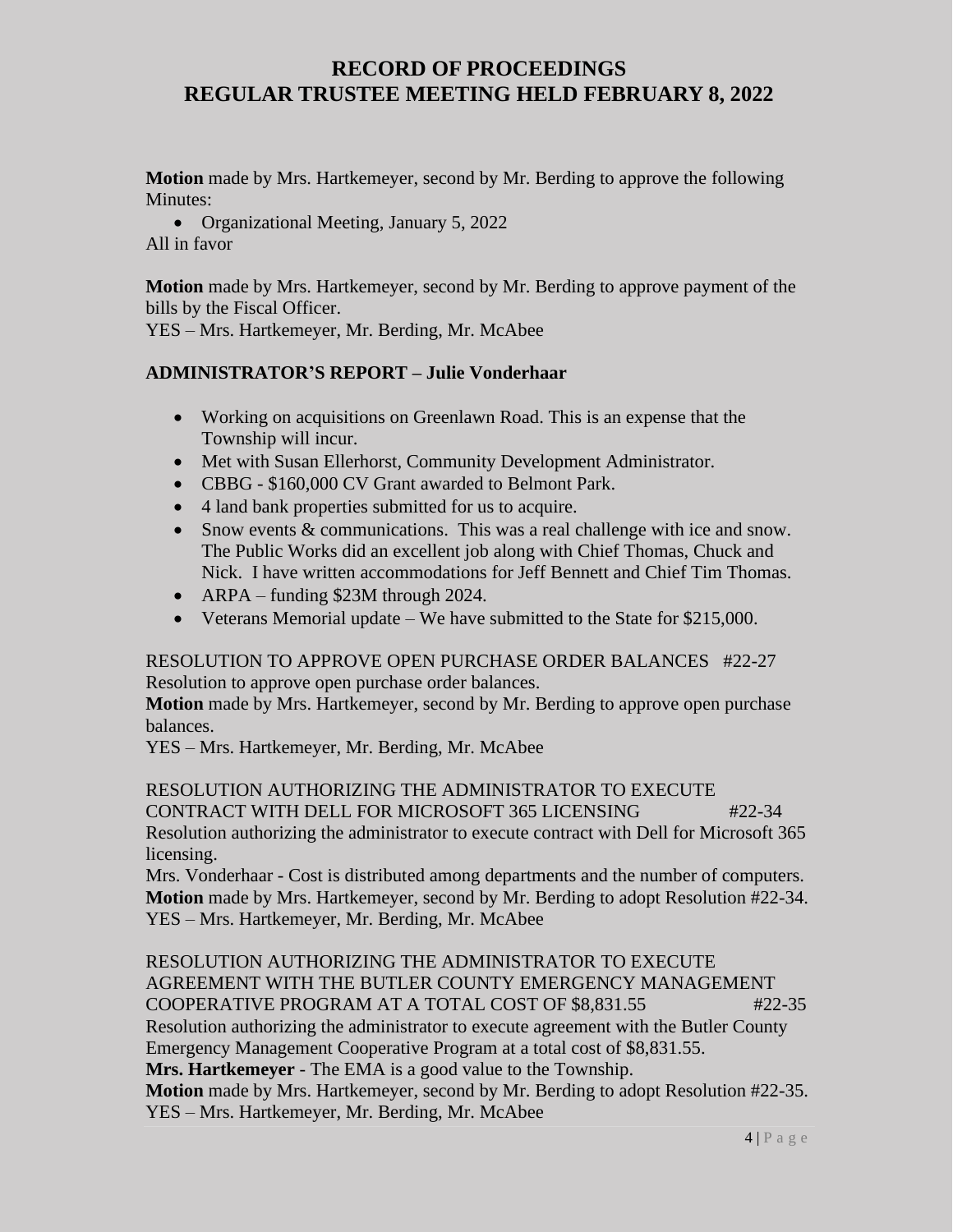RESOLUTION AWARDING PARAMEDIC TUITION PAYMENT OF FIREFIGHTER/EMT IAN SCHOMAKER AT A TOTAL COST OF \$9,451.00 #22-36 Resolution awarding paramedic tuition payment of Firefighter/EMT Ian Schomaker at a total cost of \$9,451.00.

**Motion** made by Mr. McAbee, second by Mr. Berding to adopt Resolution #22-36. YES – Mrs. Hartkemeyer, Mr. Berding, Mr. McAbee

RESOLUTION AUTHORIZING THE ADMINISTRATOR TO ENTER INTO CONTRACT WITH T. R. GEAR LANDSCAPING FOR THE FAIRFIELD TOWNSHIP PRINCETON ROAD MEDIANS AT A TOTAL COST OF \$11,404.00 #22-37

Resolution authorizing the administrator to enter into contract with T. R. Gear Landscaping for the Fairfield Township Princeton Road medians at a total cost of \$11,404.00.

**Motion** made by Mrs. Hartkemeyer, second by Mr. Berding to adopt Resolution #22-37. YES – Mrs. Hartkemeyer, Mr. Berding, Mr. McAbee

RESOLUTION TO APPROVE PURCHASE PER STATE CONTRACT A NEW 2022 AMBULANCE FROM HORTON FOR THE FIRE DEPARTMENT IN THE TOTAL AMOUNT OF \$246,000.00 #22-38

Resolution to approve purchase per state contract a new 2022 ambulance from Horton for the Fire Department in the total amount of \$246,000.00.

**Chief Thomas** - These are direct relations to vehicle problems that we have been experiencing. We need reliable equipment with the new staffing.

**Motion** made by Mr. Berding, second by Mrs. Hartkemeyer to adopt Resolution #22-38. YES – Mrs. Hartkemeyer, Mr. Berding, Mr. McAbee

RESOLUTION TO APPROVE PURCHASE OF USED 2012 AMBULANCE FROM HORTON FOR THE FIRE DEPARTMENT IN THE TOTAL AMOUNT OF  $$45,000.00$   $#22-39$ 

Resolution to approve purchase of used 2012 ambulance from Horton for the Fire Department in the total amount of \$45,000.00.

**Motion** made by Mrs. Hartkemeyer, second by Mr. McAbee to adopt Resolution #22- 39.

YES – Mrs. Hartkemeyer, Mr. Berding, Mr. McAbee

RESOLUTION TO APPROVE CONTRACT WITH FINISHING TOUCH FOR CLEANING THE POLICE DEPARTMENT **All the set of the set of the set of the set of the set of the set of the set o** Resolution to approve contract with Finishing Touch for cleaning the police department.

**Motion** made by Mrs. Hartkemeyer, second by Mr. Berding to adopt Resolution #22-40. YES – Mrs. Hartkemeyer, Mr. Berding, Mr. McAbee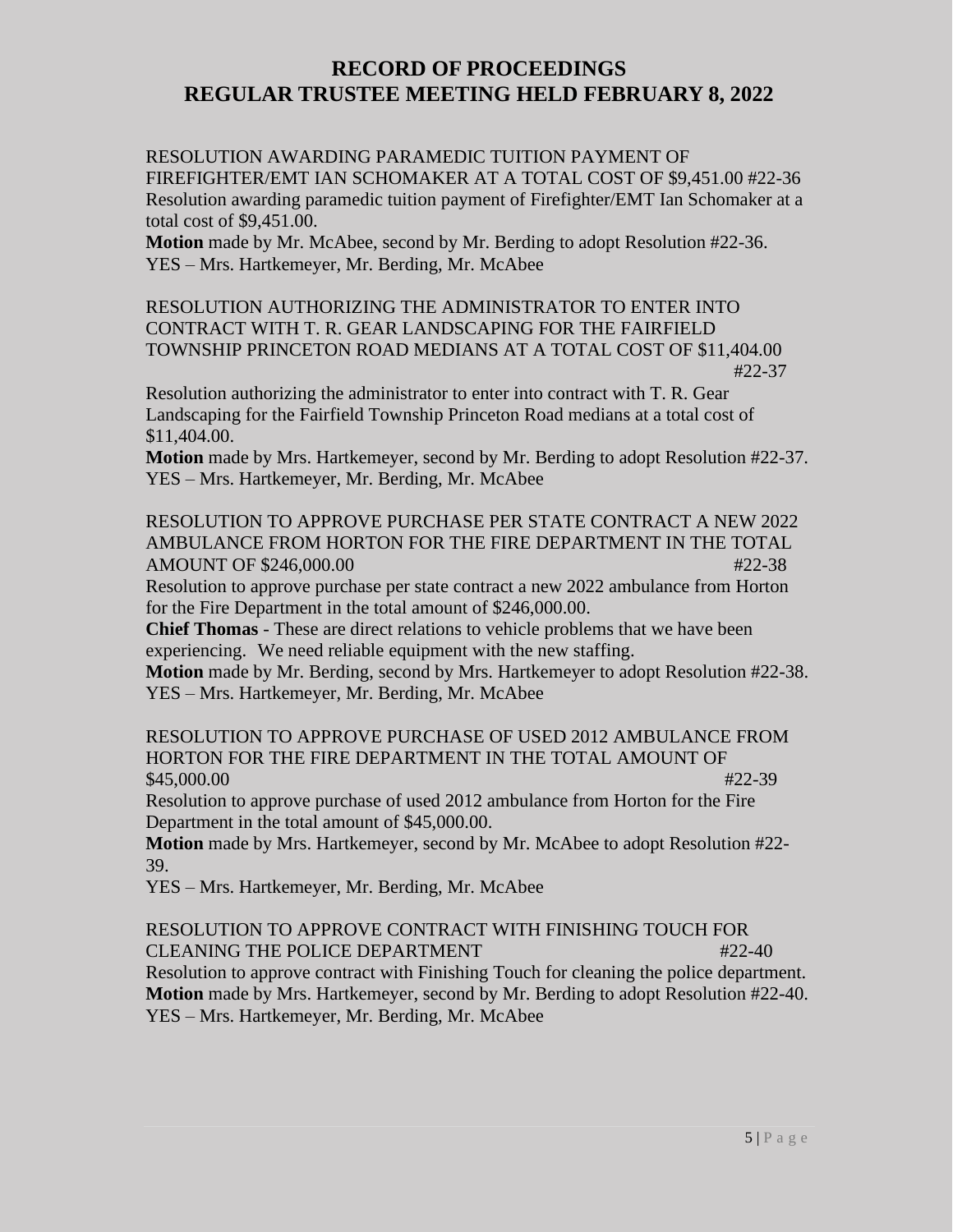RESOLUTION TO APPROVE THE 2022 ANNUAL INVOICE PAYMENT IN THE AMOUNT OF \$23,780.00 TO MIAMI VALLEY REGIONAL CRIME LABORATORY **#22-41** 

Resolution to approve the 2022 annual invoice payment in the amount of \$23,780.00 to Miami Valley Regional Crime Laboratory.

**Motion** made by Mr. McAbee, second by Mrs. Hartkemeyer to adopt Resolution #22- 41.

YES – Mrs. Hartkemeyer, Mr. Berding, Mr. McAbee

RESOLUTION AUTHORIZING THE PURCHASE OF AMMUNITION FOR THE POLICE DEPARTMENT FROM KIESLER POLICE SUPPLY IN THE AMOUNT OF  $$12,313.00$   $\#22-42$ 

Resolution authorizing the purchase of ammunition for the police department from Kiesler Police Supply in the amount of \$12,313.00.

**Motion** made by Mr. McAbee, second by Mrs. Hartkemeyer to adopt Resolution #22- 42.

YES – Mrs. Hartkemeyer, Mr. Berding, Mr. McAbee

RESOLUTION TO APPROVE PURCHASE OF WELLNESS EQUIPMENT FROM JOHNSON HEALTH TECH NORTH AMERICA, INC. FOR THE POLICE

DEPARTMENT IN THE TOTAL AMOUNT OF \$38,888.51  $#22-43$ Resolution to approve purchase of wellness equipment from Johnson Health Tech North America, Inc. for the police department in the total amount of \$38,888.51.

**Mr. McAbee** - I have a problem voting for gym equipment. We all know we're in a fiscal hole. The police department is running in the red.

**Mr. Berding** - I look at it as a perk to draw more talent.

**Chief Chabali** - Wellness equipment has become part of the Ohio Collaborative. It's a bigger picture more than just work out equipment. This is a 1-time investment. I think this will help us retain talent.

**Mrs. Hartkemeyer** - I think a wellness plan is good for our police culture.

**Motion** made by Mr. Berding, second by Mrs. Hartkemeyer to adopt Resolution #22-43. YES – Mrs. Hartkemeyer, Mr. Berding

NO - Mr. McAbee

RESOLUTION TO APPROVE PURCHASE OF BICYCLES FROM VOLCANIC BIKES FOR THE POLICE DEPARTMENT IN THE TOTAL AMOUNT OF \$8,534.56 #22-44

Resolution to approve purchase of bicycles from Volcanic Bikes for the police department in the total amount of \$8,534.56.

**Chief Chabali** - These bikes will be used primarily for special events; at the fair, Walden Ponds, anytime at the parks, crime fighting, etc.

**Mr. Berding** - Would these be assigned to particular officers?

**Chief Chabali** – Our officers will need to be certified to ride them.

**Motion** made by Mrs. Hartkemeyer, second by Mr. Berding to adopt Resolution #22-44.

YES – Mrs. Hartkemeyer, Mr. Berding

NO - Mr. McAbee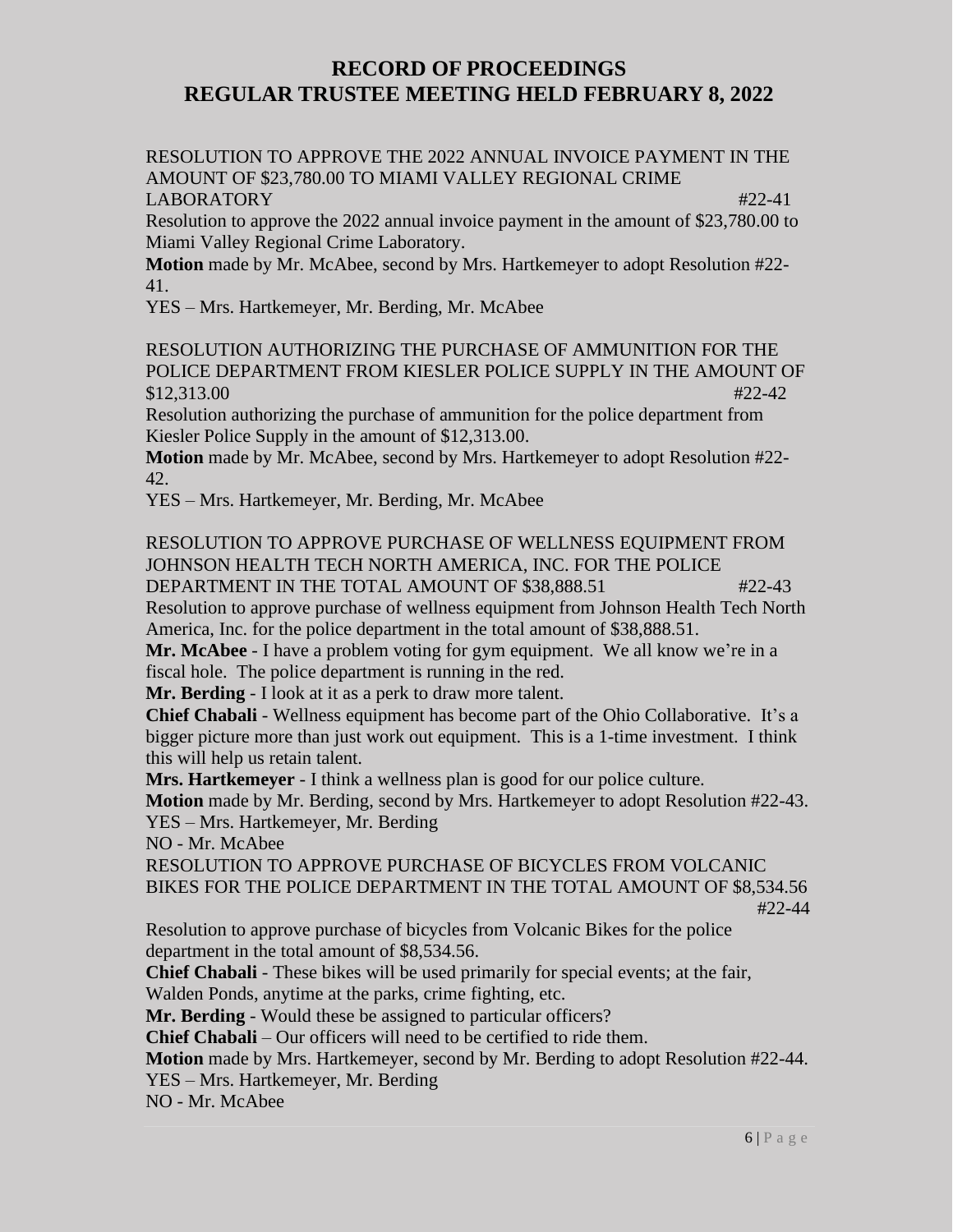RESOLUTION TO AUTHORIZE A THEN AND NOW PURCHASE ORDER FOR 2021 TRAFFIC SIGNAL MAINTENANCE FROM BUTLER COUNTY ENGINEER AT A PRICE NOT TO EXCEED \$6,514.98 #22-45

Resolution to authorize a Then and Now purchase order for 2021 traffic signal maintenance from Butler County Engineer at a price not to exceed \$6,514.98. **Motion** made by Mr. McAbee, second by Mrs. Hartkemeyer to adopt Resolution #22- 45.

YES – Mrs. Hartkemeyer, Mr. Berding, Mr. McAbee

RESOLUTION APPROVING THE PURCHASE OF A STRYKER POWERLOAD AMBULANCE COT AND POWER LOAD SYSTEM FOR THE FIRE DEPARTMENT FROM STRYKER IN THE AMOUNT OF \$49,764.58 #22-46 Resolution approving the purchase of a Stryker Powerload Ambulance Cot and Power Load System for the fire department from Stryker in the amount of \$49,764.58. **Motion** made by Mr. McAbee, second by Mrs. Hartkemeyer to adopt Resolution #22- 46.

YES – Mrs. Hartkemeyer, Mr. Berding, Mr. McAbee

RESOLUTION DECLARING NUISANCE AND ORDERING ABATEMENT ON THE PROPERTIES LISTED BELOW AND FURTHER AUTHORIZING THE ZONING ADMINISTRATOR TO INITIATE COMPLAINT #22-47

Resolution declaring nuisance and ordering abatement on the properties listed below and further authorizing the zoning administrator to initiate complaint.

**Mr. McAbee** - Can we get a report showing how many have been done for the past 90 days?

**Motion** made by Mr. Berding, second by Mrs. Hartkemeyer to adopt Resolution #22-47. YES – Mrs. Hartkemeyer, Mr. Berding, Mr. McAbee

### **ANNOUNCEMENTS**

- Offices closed to observe the Presidents' Day Holiday Monday, February 21, 2022
- Board of Zoning Appeals Meeting Thursday, February 24, 2022 at 7 PM
- Fairfield Township Board of Trustees Meeting Tuesday, March 8, 2022 at 7 PM

### **BOARD MEMBER COMMENTS**

**Mrs. Vonderhaar –** Ryan homes has the final PUD they would like to bring before the Board. They can make the Tuesday March  $8<sup>th</sup>$  meeting. Would the Board be available?

**Mr. Berding** - I do want to thank the public works department. Also, I hear how great our police department does. I'm grateful for the Chief. I think its great we get 4 new officers. I'm glad we're able to add some fringe benefits to them for adding the workout equipment. I do want to thank Mr. Barbiere for responding on behalf of the Board when